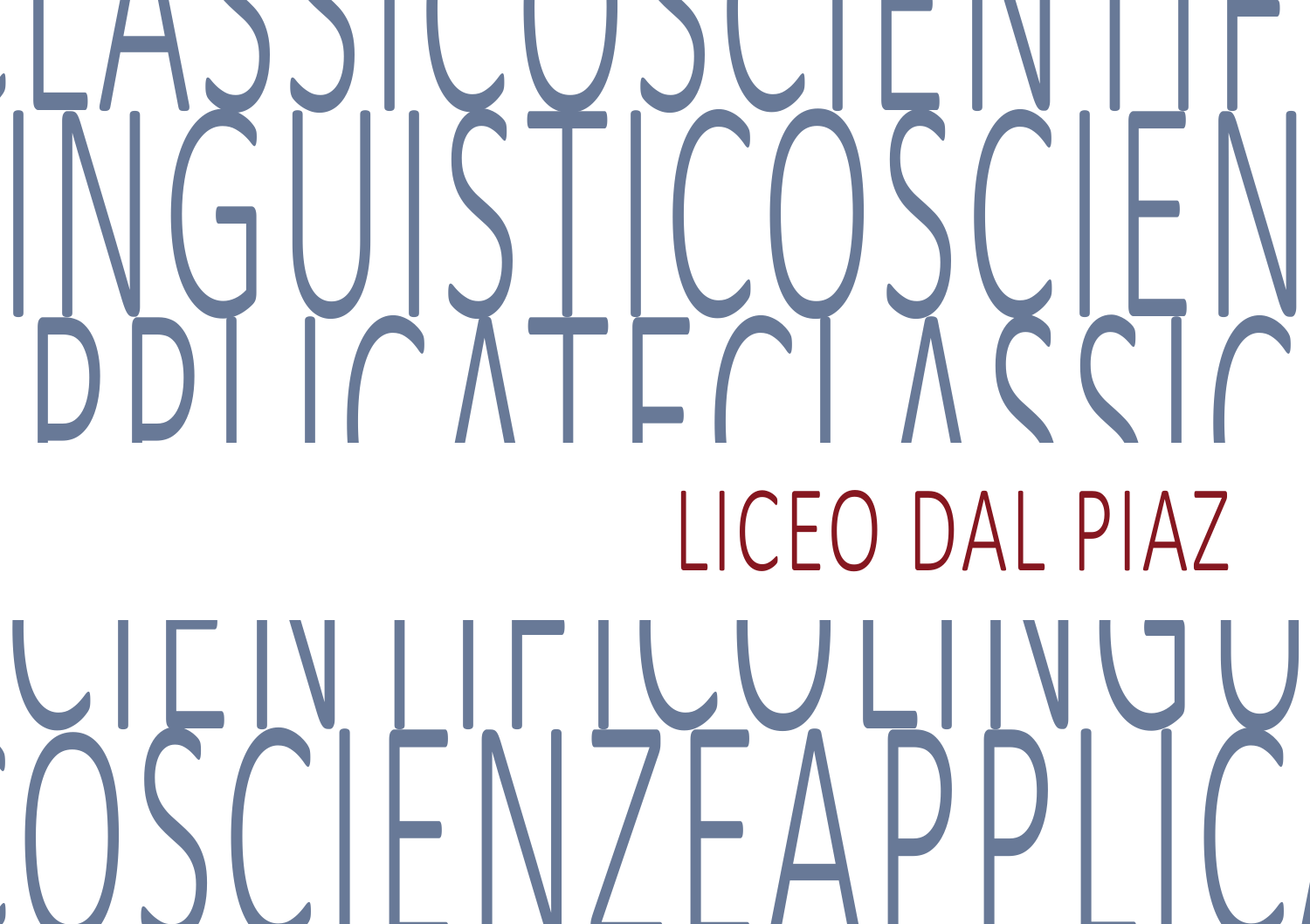## PERCHÉ II I ICEO?

IN UN MONDO CHE CAMBIA IN FRETTA, OCCORRE SAPER APPRENDERE IN CONTINUATIONE E NESSUNA CONOSCENZA ORMALÈ DATA UNA VOLTA PER TUTTE IL LICEO T'INSEGNA A IMPARARE, A SAPER ACQUISIRE SEMPRE NUOVE COMPETENZE, A METTER A PUNTO UN METODO DI STUDIO AUTONOMO E FLESSIBILE, CHE TI CONSENTA DI CONTINUARE IN MODO FEFICACE I SUCCESSIVI STUDI SUPERIORI, NATURALE PROSECUZIONE DEI PERCORSI LICEALI. PERCHÉ IL LICEO, INNANZITUTTO, TI PREPARA PER L'UNIVERSITÀ. SE SCEGILIL LICEO VUOL DIRE CHE HAI DECISO DI GUARDARE LONTANO.

### OUALE LICEO?

QUELLO CHE RISPONDE DI PIÙ ALLE TUF ATTITUDINI F ALLE TUF PREFERENZE: IL LICEO CLASSICO SF PREFERISCLIF MATERIE UMANISTICHE, QUELLO SCIENTIFICO PER MATEMATICA E FISICA, CON L'OPZIONE SCIENZE APPLICATE SE TI PIACCIONO LE SCIENZE; IL LINGUISTICO SF LA TUA PASSIONE SONO I FINGUE STRANIERE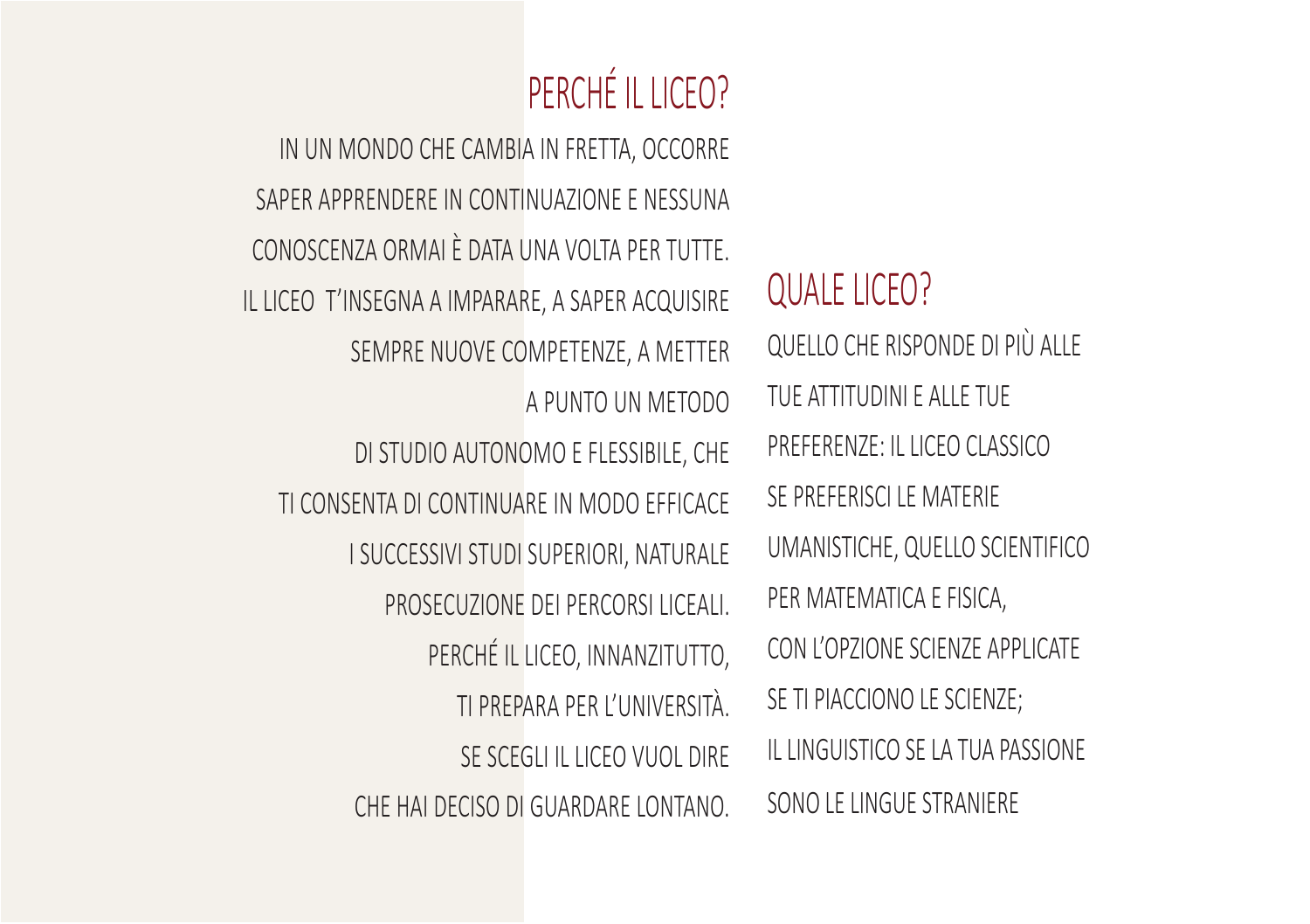## LICEO CLASSICO

# LICEO SCIENTIFICO

# LICEO SCIENZE APPLICATE

# LICEO LINGUISTICO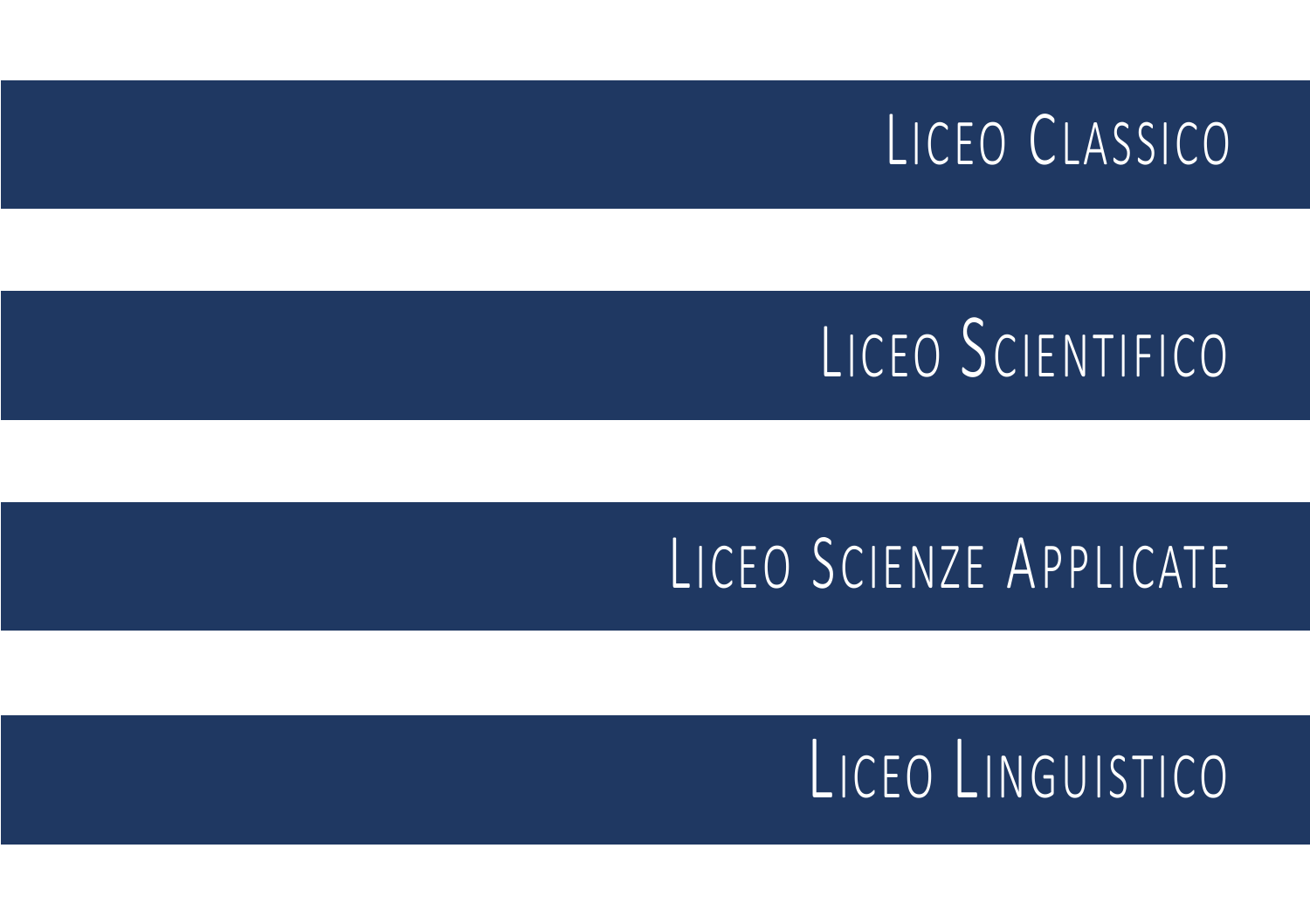# LICEO CLASSICO



\* IL LICEO DAL PIAZ HA POTENZIATO AL CLASSICO LA MATEMATICA, CON UN'ORA IN PIÙ SETTIMANALE DA DEDICARE AL RECUPERO, AL POTENZIAMENTO, ALL'INFORMATICA. L'OFFERTA FORMATIVA DEL CLASSICO SI È ARRICCHITA INOLTRE DI UN'ORA SETTIMANALE OPZIONALE IN CUI CIASCUNO STUDENTE PUÒ SCEGLIERE SE FREQUENTARE TEDESCO, TEATRO O ALTRE ATTIVITÀ EVENTUALMENTE DISPONIBILI

|                                                              | 1°anno         | 2°anno         | 3°anno         | $4^\circ$ anno | 5°anno         |
|--------------------------------------------------------------|----------------|----------------|----------------|----------------|----------------|
|                                                              |                |                |                |                |                |
| <b>INGUA FIFTTFRATURA ITALIANA</b>                           | 4              | 4              | 4              | 4              | 4              |
| <b>I INGUA F CUITURA LATINA</b>                              | 5              | 5              | 4              | 4              | 4              |
| <b>INGUAF CULTURA GRECA</b>                                  | 4              | 4              | 3              | 3              | 3              |
| <b>I INGUA F CULTURA INGLESE</b>                             | 3              | 3              | 3              | 3              | 3              |
| <b>STORIA</b>                                                |                |                | 3              | 3              | 3              |
| STORIA F GFOGRAFIA                                           | 3              | 3              |                |                |                |
| FILOSOFIA                                                    |                |                | 3              | 3              | 3              |
| MATEMATICA (con Informatica<br>al primo biennio)             | $3+1*$         | $3 + 1*$       | $\mathfrak z$  | $\mathfrak z$  | $\mathfrak{p}$ |
| SCIENZE NATURALI (Biologia,<br>Chimica, Scienze della Terra) | $\mathfrak{p}$ | $\mathfrak{D}$ | $\mathfrak{p}$ | $\mathcal{P}$  | $\mathfrak{D}$ |
| STORIA DELI'ARTE                                             |                |                | $\mathfrak{D}$ | $\mathfrak{p}$ | $\overline{2}$ |
| SCIENZE MOTORIE E SPORTIVE                                   | $\mathfrak{D}$ | $\mathfrak{D}$ | $\mathfrak{D}$ | $\mathfrak{D}$ | $\mathfrak{D}$ |
| RELIGIONE CATTOLICA O ATTIVITÀ<br><b>AITERNATIVE</b>         | 1              | 1              | 1              | 1              | 1              |
| TEDESCO O TEATRO OPZIONALI                                   | 1              | 1              |                |                |                |
| FISICA                                                       |                |                | $\mathfrak{p}$ | $\mathfrak z$  | $\mathfrak{p}$ |
| <b>TOTALE</b>                                                | 29             | 29             | 31             | 31             | 31             |
|                                                              |                |                |                |                |                |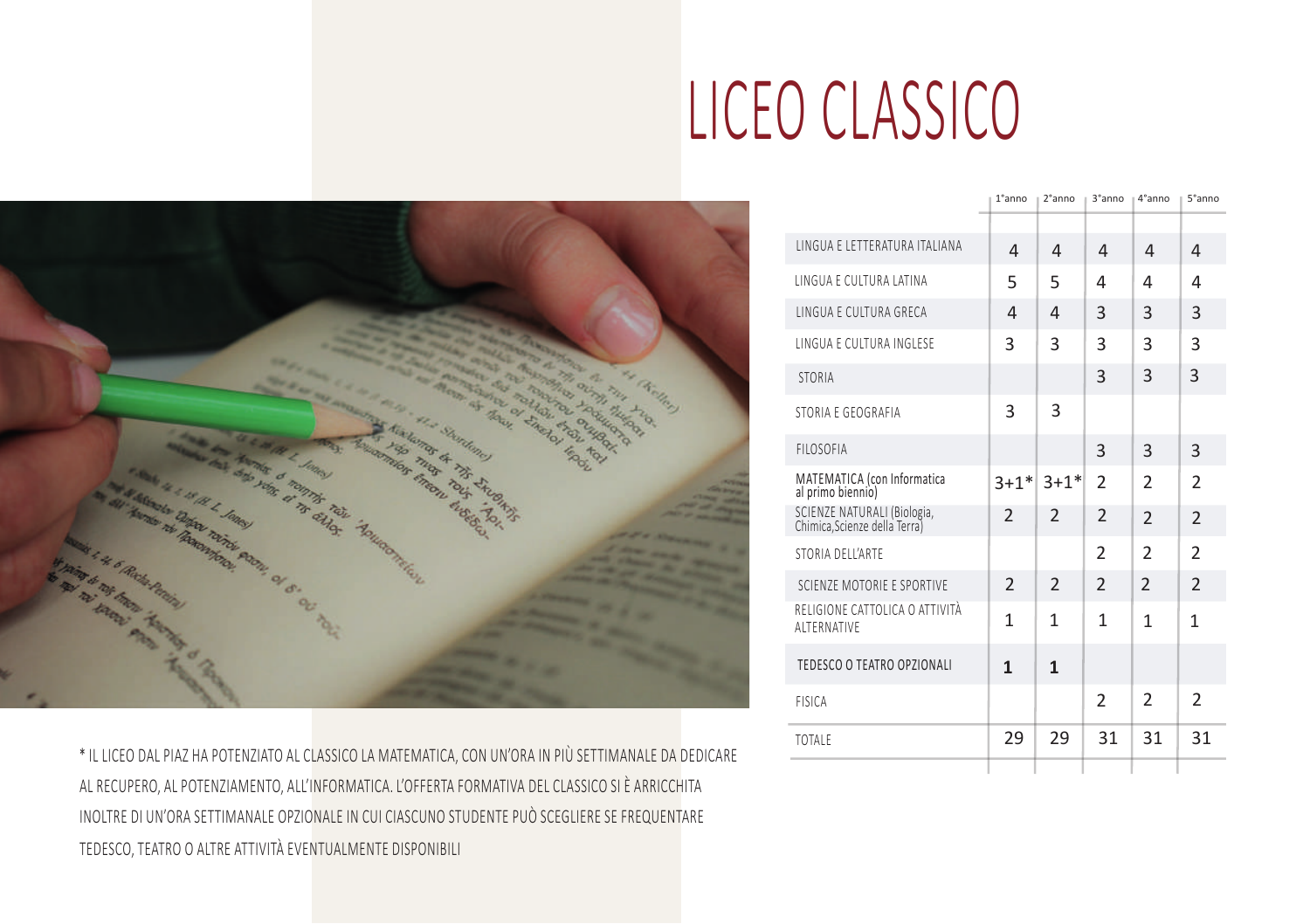# LICEO SCIENTIFICO

|                                                              | 1°anno         | P°anno         | 3°anno         | $4^\circ$ anno | 5°anno         |
|--------------------------------------------------------------|----------------|----------------|----------------|----------------|----------------|
| LINGUA E LETTERATURA ITALIANA                                | $4 + 1*$       | $4 + 1*$       |                |                | 4              |
|                                                              |                |                | 4              | 4              |                |
| <b>INGUAF CULTURA LATINA</b>                                 | 3              | 3              | 3              | 3              | 3              |
| LINGUA E CULTURA INGLESE                                     | 3              | 3              | 3              | 3              | 3              |
| STORIA E GEOGRAFIA                                           | 3              | 3              |                |                |                |
| <b>STORIA</b>                                                |                |                | $\overline{2}$ | $\mathfrak{D}$ | $\overline{2}$ |
| FILOSOFIA                                                    |                |                | 3              | 3              | 3              |
| MATEMATICA (con Informatica<br>al primo biennio)             | 5              | 5              | $\Delta$       | 4              | 4              |
| SCIENZE NATURALI (Biologia, Chimica-<br>Scienze della Terra) | $\mathfrak{D}$ | $\overline{2}$ | 3              | 3              | 3              |
| <b>FISICA</b>                                                | $\mathfrak{D}$ | $\overline{2}$ | 3              | 3              | 3              |
| DISEGNO E STORIA DELL'ARTE                                   | $\mathfrak{p}$ | $\mathfrak{p}$ | $\mathfrak{p}$ | $\mathfrak{D}$ | $\mathfrak{p}$ |
| SCIENZE MOTORIE E SPORTIVE                                   | $\mathcal{P}$  | $\mathfrak{p}$ | $\mathcal{P}$  | $\mathcal{P}$  | $\overline{2}$ |
| RELIGIONE CATTOLICA O ATTIVITÀ<br>ALTERNATIVE                | 1              | 1              | 1              | 1              | 1              |
| <b>TOTALE</b>                                                | 28             | 28             | 30             | 30             | 30             |
|                                                              |                |                |                |                |                |



\*IL LICEO DAL PIAZ HA POTENZIATO AL LO SCIENTIFICO L'ITALIANO, CON UN'ORA IN PIÙ SETTIMANALE PER GARANTIRE AL BIENNIO LE COMPETENZE LINGUISTICHE DI BASE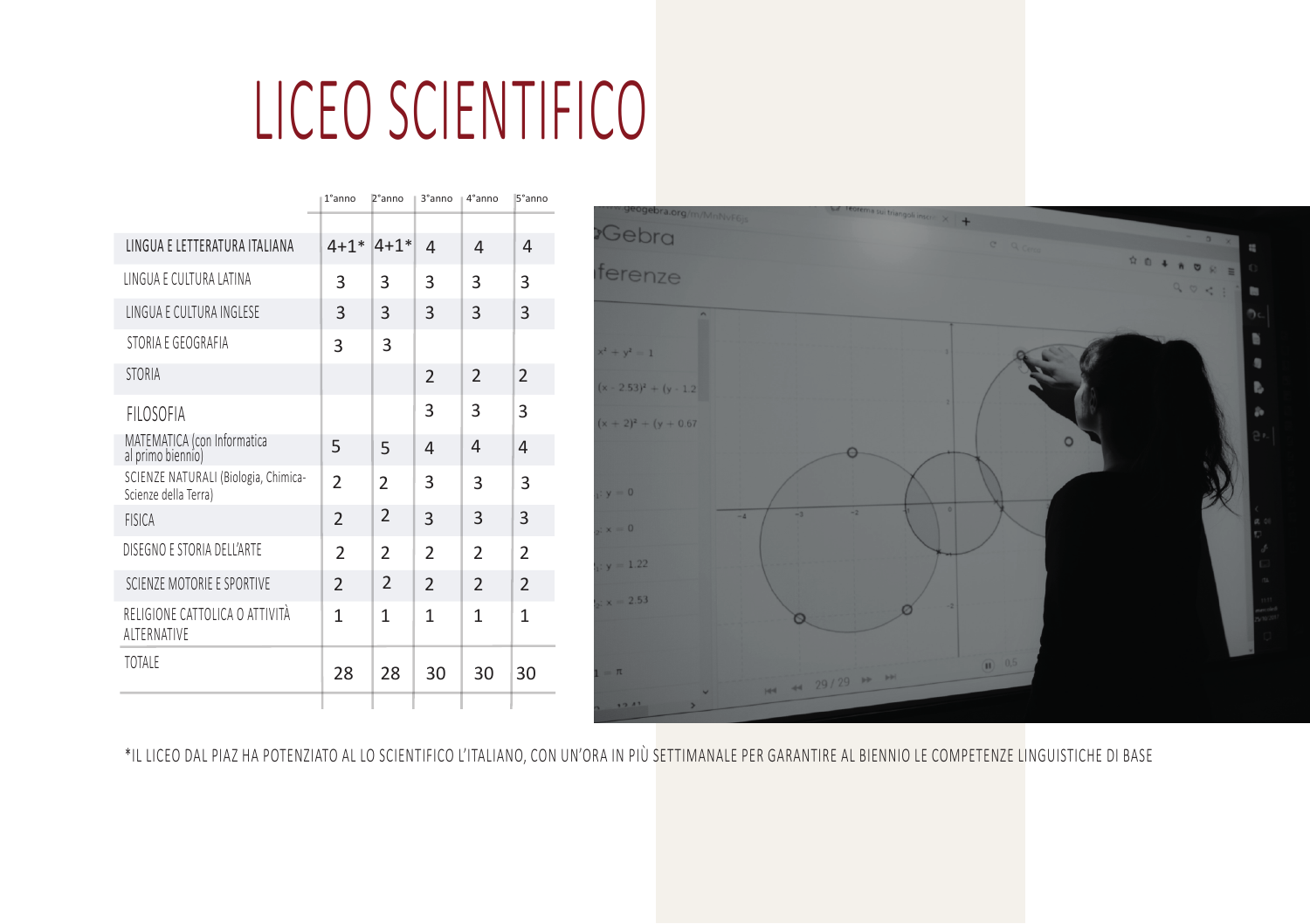# LICEO SCIENZE APPLICATE



|                                                              | 1°anno         | $2°$ anno      | $3°$ anno      | $4°$ anno      | 5°anno         |
|--------------------------------------------------------------|----------------|----------------|----------------|----------------|----------------|
|                                                              |                |                |                |                |                |
| LINGUA E LETTERATURA ITALIANA                                | $4 + 1*$       | 4              | 4              | 4              | 4              |
| <b>INFORMATICA</b>                                           | $\mathfrak z$  | $\mathfrak{p}$ | $\mathfrak{D}$ | $\mathfrak{p}$ | $\mathfrak{p}$ |
| <b>INGUAF CULTURA INGLESE</b>                                | 3              | 3              | 3              | 3              | 3              |
| STORIA F GFOGRAFIA                                           | 3              | 3              |                |                |                |
| <b>STORIA</b>                                                |                |                | $\overline{2}$ | $\overline{2}$ | $\overline{2}$ |
| FII OSOFIA                                                   |                |                | $\overline{2}$ | $\overline{2}$ | $\mathfrak{p}$ |
| MATEMATICA                                                   | 5              | $4 + 1*$       | 4              | 4              | 4              |
| SCIENZE NATURALI (Biologia,<br>Chimica, Scienze della Terra) | 3              | 4              | 5              | 5              | 5              |
| FISICA                                                       | $\mathfrak{p}$ | $\overline{2}$ | 3              | 3              | 3              |
| DISEGNO E STORIA DELL'ARTE                                   | $\overline{2}$ | $\overline{2}$ | $\overline{2}$ | $\overline{2}$ | $\overline{2}$ |
| SCIENZE MOTORIE E SPORTIVE                                   | $\mathcal{P}$  | $\mathfrak{D}$ | $\mathfrak{D}$ | $\mathcal{P}$  | $\mathfrak{D}$ |
| RELIGIONE CATTOLICA O ATTIVITÀ<br><b>AITFRNATIVF</b>         | 1              | 1              | 1              | 1              | 1              |
| <b>TOTALE</b>                                                | 28             | 28             | 30             | 30             | 30             |
|                                                              |                |                |                |                |                |

\* IL LICEO DAL PIAZ HA POTENZIATO NELL'INDIRIZZO SCIENZE APPLICATE L'ITALIANO, CON UN'ORA IN PIÙ SETTIMANALE PER GARANTIRE AL BIENNIO LE COMPETENZE LINGUISTICHE DI BASE, LA MATEMATICA PER IL RECUPERO E L'APPROFONDIMENTO.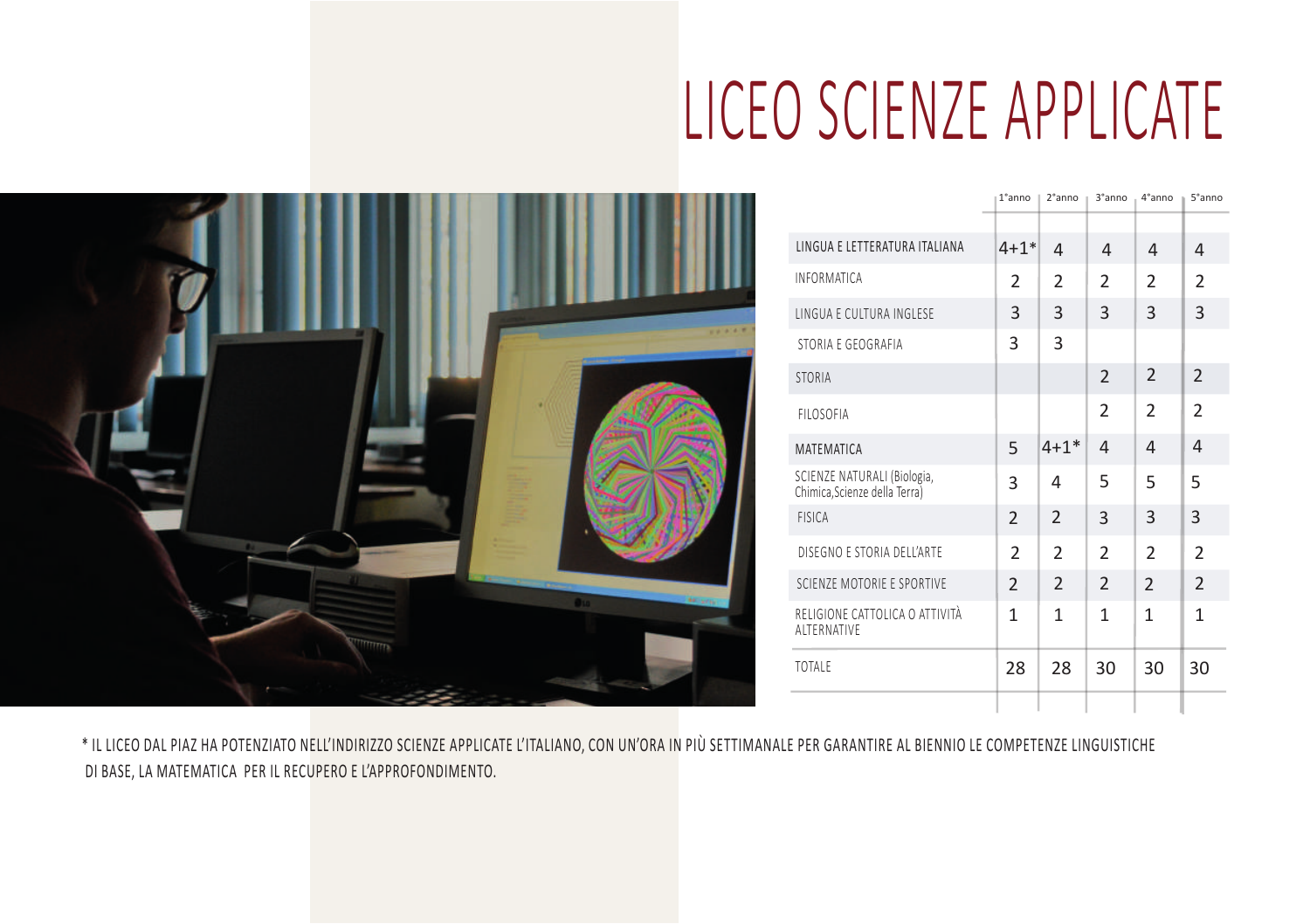# LICEO LINGUISTICO

|                                                             | $1°$ anno      | 2°anno        | $3°$ anno      | $4°$ anno      | 5°anno         |
|-------------------------------------------------------------|----------------|---------------|----------------|----------------|----------------|
|                                                             |                |               |                |                |                |
| <b>I INGUA E I FTTFRATURA ITALIANA</b>                      | 4              | 4             | 4              | 4              | 4              |
| <b>INGUA F CULTURA LATINA</b>                               | $\mathfrak z$  | $\mathfrak z$ |                |                |                |
| <b>INGUA F CULTURA INGLESE</b>                              | 4              | 4             | 3              | 3              | 3              |
| <b>I INGUA F CUITURA FRANCESE</b>                           | 3              | 3             | 4              | 4              | 4              |
| <b>INGUA E CULTURA TEDESCA</b>                              | 3              | 3             | 4              | 4              | 4              |
| STORIA F GFOGRAFIA                                          | 3              | 3             |                |                |                |
| <b>STORIA</b>                                               |                |               | $\mathfrak{D}$ | $\mathfrak{D}$ | $\overline{2}$ |
| <b>FILOSOFIA</b>                                            |                |               | $\mathfrak z$  | $\mathfrak{D}$ | $\mathfrak{p}$ |
| MATEMATICA (con Informatica<br>al primo biennio)            |                | $3+1*3+1*$    | $\mathfrak{D}$ | $\mathfrak{p}$ | $\mathfrak{p}$ |
| SCIENZE NATURALI (Biologia,<br>Chimica.Scienze della Terra) | $\mathfrak z$  | $\mathfrak z$ | $\mathfrak z$  | $\mathfrak z$  | $\mathfrak z$  |
| <b>FISICA</b>                                               |                |               | $\mathfrak{D}$ | $\mathcal{P}$  | $\mathcal{P}$  |
| STORIA DELI'ARTE                                            |                |               | $\mathfrak z$  | $\mathfrak z$  | $\mathfrak{D}$ |
| SCIENZE MOTORIE E SPORTIVE                                  | $\mathfrak{p}$ | $\mathcal{P}$ | $\mathfrak{p}$ | $\mathfrak{p}$ | $\mathfrak{p}$ |
| RELIGIONE CATTOLICA O ATTIVITÀ<br><b>AITFRNATIVF</b>        | 1              | 1             | 1              | 1              | 1              |
| TOTAI F                                                     | 28             | 28            | 30             | 30             | 30             |
|                                                             |                |               |                |                |                |

\*UN'ORA IN PIÙ DA DEDICARE AL RECUPERO, AL POTENZIAMENTO, ALL'INFORMATICA

#### PRIMA SEZIONE SECONDA SEZIONE *NUOVA PROPOSTA*

|                                                              | $1°$ anno      | 2°anno         | $3°$ anno                | $4°$ anno                | 5°anno         |
|--------------------------------------------------------------|----------------|----------------|--------------------------|--------------------------|----------------|
|                                                              |                |                |                          |                          |                |
| <b>I INGUA E I FTTFRATURA ITALIANA</b>                       | $\overline{4}$ | 4              | 4                        | 4                        | 4              |
| <b>IINGUA F CUITURA I ATINA</b>                              | $\mathfrak{p}$ | $\mathfrak{D}$ |                          |                          |                |
| <b>IINGUA E CULTURA INGLESE</b>                              | 4              | $\Delta$       | 3                        | 3                        | 3              |
| <b>IINGUA E CUITURA SPAGNOLA</b>                             | 3              | 3              | 4                        | 4                        | 4              |
| <b>LINGUA E CULTURA CINESE</b>                               | 3              | 3              | 4                        | 4                        | 4              |
| STORIA F GFOGRAFIA                                           | 3              | 3              |                          |                          |                |
| <b>STORIA</b>                                                |                |                | $\mathfrak{D}$           | $\mathcal{P}$            | $\mathfrak{p}$ |
| <b>FILOSOFIA</b>                                             |                |                | $\mathfrak{p}$           | $\mathfrak{p}$           | $\overline{2}$ |
| MATEMATICA (con Informatica<br>al primo biennio)             | $3 + 1*$       | $3+1*$         | $\mathfrak{D}$           | $\mathfrak{D}$           | $\mathfrak{p}$ |
| SCIENZE NATURALI (Biologia,<br>Chimica, Scienze della Terra) | $\overline{2}$ | $\mathfrak{D}$ | $\mathfrak{p}$           | $\overline{\phantom{a}}$ | $\mathfrak{p}$ |
| <b>FISICA</b>                                                |                |                | $\overline{\phantom{a}}$ | $\mathfrak{D}$           | $\mathfrak{D}$ |
| STORIA DELL'ARTE                                             |                |                | $\mathfrak{p}$           | $\mathfrak{p}$           | $\mathfrak{p}$ |
| SCIENZE MOTORIE E SPORTIVE                                   | $\mathfrak{D}$ | $\mathfrak{D}$ | $\mathfrak{D}$           | $\mathfrak{D}$           | $\mathfrak{D}$ |
| RELIGIONE CATTOLICA O ATTIVITÀ<br><b>AITERNATIVE</b>         | 1              | 1              | 1                        | 1                        | 1              |
| TOTAL F                                                      | 28             | 28             | 30                       | 30                       | 30             |
|                                                              |                |                |                          |                          |                |

SECONDA SEZIONE: AMPLIAMENTO DELL'OFFERTA FORMATIVA CON LO STUDIO DELLA LINGUA CINESE E SPAGNOLA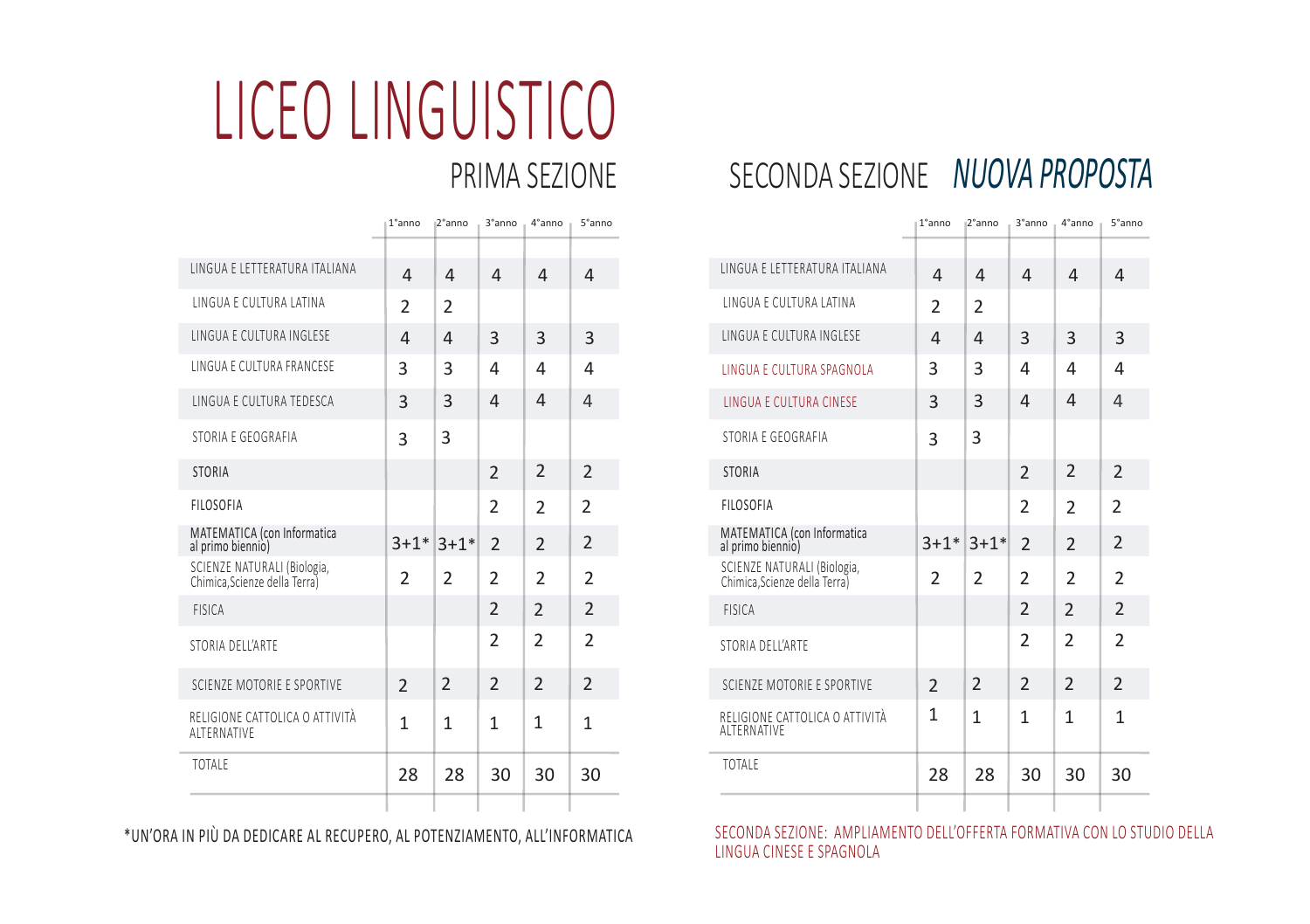## COSA SI FA AL DAL PIAZ OLTRE A STUDIARE? PUOL CANTARE NEL CORO "MUSICALICEO", PUOLRECITARE NEL GRUPPO TEATRALE DEI "MESSINSCENA", PUOLSCRIVERE SU "METIS" II GIORNALF DEGLI STUDENTI DEL LICEO DAL PIAZ, PUOI SEGUIRE LE ATTIVITÀ DI LETTURA ESPRESSIVA, PITTURA, GRAFICA E MOLTI, MOLTI SPORT......

## PFRCHÉ II DAI PIA7?

PERCHÉ È UN LICEO CHE VANTA OLTRE 50 ANNI DI STORIA DURANTE I QUALI HA DIPLOMATO MIGLIAIA DI STUDENTI CHE POLSI SONO LAUREATI NELLE PIÙ PRESTIGIOSE UNIVERSITÀ IN ITALIA E ALL'ESTERO. IL DAL PIAZ È STATO II TRAMPOI INO PER MOITE BRII I ANTI CARRIERE IN TUTTE I F PROFESSIONI.

## GUARDARF (ED ANDARE) IN EUROPA

NELL'AMBITO DEI DIVERSI PROGETTI, SCAMBI CULTURALI, VIAGGI DI ISTRUZIONE, I NOSTRI STUDENTI SONO STATI IN INGHILTERRA, FRANCIA, GRECIA, GERMANIA, AUSTRIA, UNGHERIA, POLONIA, ROMANIA, TURCHIA....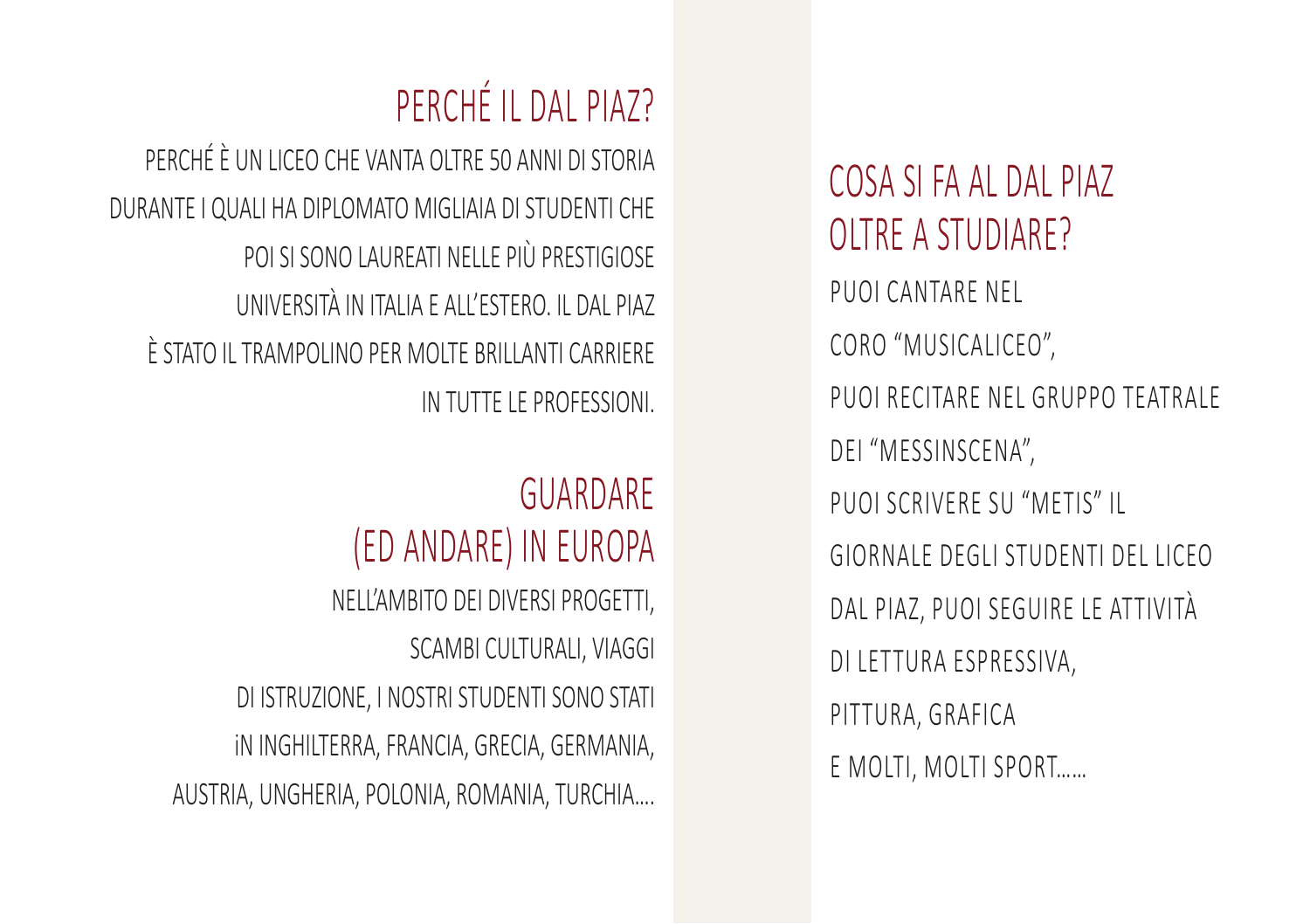## COSA SI FA DOPO IL LICEO?

LA QUASI TOTALITÀ DEI NOSTRI ALUNNI SI ISCRIVE ALL'UNIVERSITÀ NELLE FACOLTÀ E NELLE SEDI PIÙ DIVERSE. ECCO DOVE SONO ANDATI I NOSTRI DIPLOMATI NEGLI ULTIMI QUATTRO ANNI

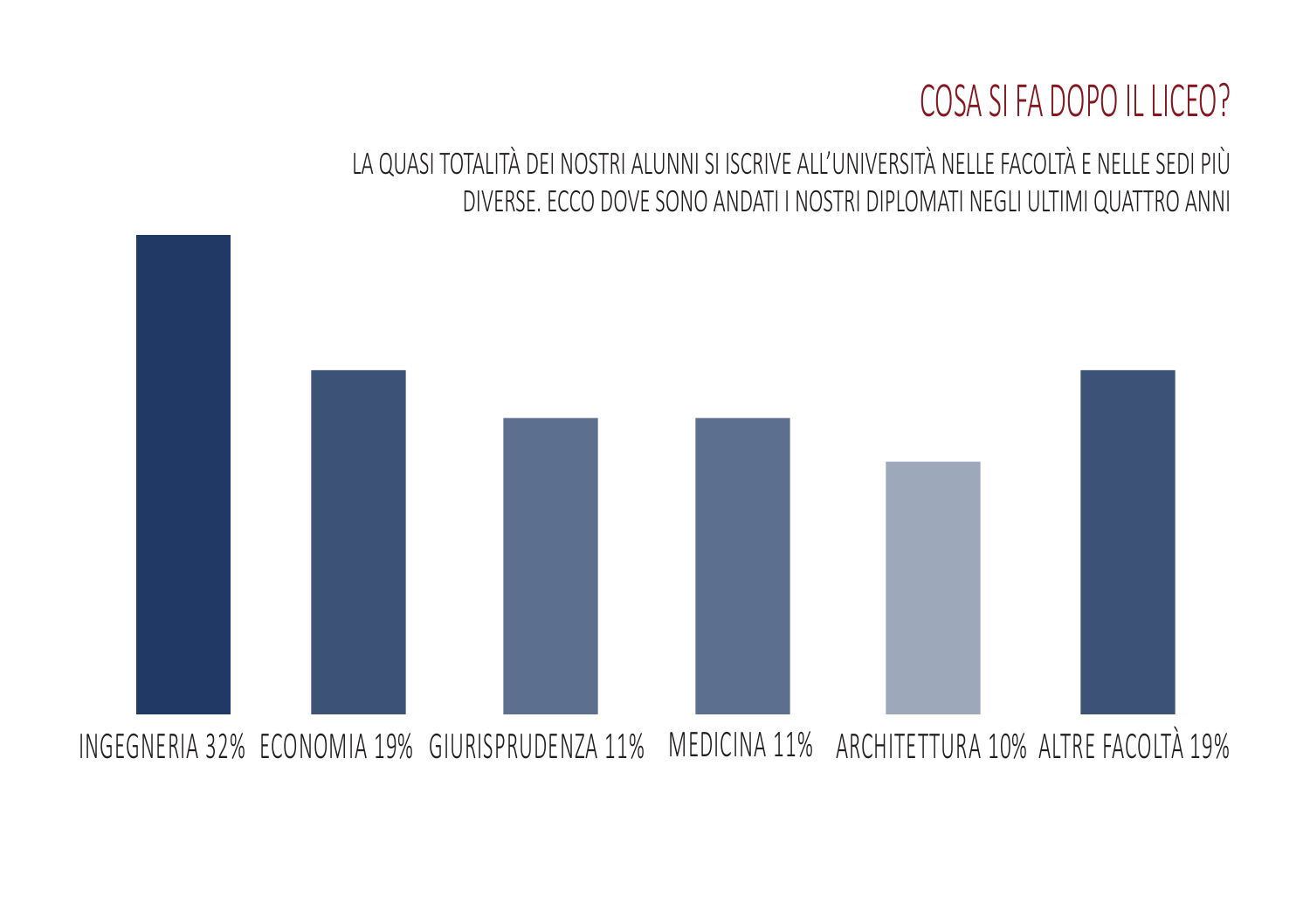

## "NOTTE NAZIONALE DEL LICEO CLASSICO"

11 GENNAIO 2019 DALLE 18 ALLA 24, PRESSO LA SEDE DI VIA TOFANA; LA SCUOLA SARÀ APERTA IN UNA MARATONA CHE SI SVOLGE CONTEMPORANEAMENTE IN TUTTI I LICEL CLASSICI D'ITALIAI

## QUANDO POSSO VISITARE IL LICEO?

PUOLVENIRE ALLE GIORNATE DI SCHOLA APERTA CHE SI TERRANNO

SABATO 24 NOVEMBRE 15-17

DOMENICA 16 DICEMBRE 10.30-12.30

### SABATO 19 GENNAIO 15-17

POTRAI VISITARE LE DUE SEDI, INCONTRARE **INSEGNANTI E STUDENTI** E CHIEDERE TUTTO QUELLO CHE VUOI

VISITA IL SITO WWW.LICEODALPIAZ.IT F SCOPRI COME ISCRIVERTI AL CORSO DI LATINO O ALLARORATORI SCIENTIFICI O DI LINGUA STRANIFRA ORGANIZZATI DAL DAL PIAZ PER GLI STUDENTI DELLE SCUOLE MEDIE È ATTIVO I O SPORTELLO ORIENTAMENTO SCRIVI A PRENOTARETE@GMAIL.COM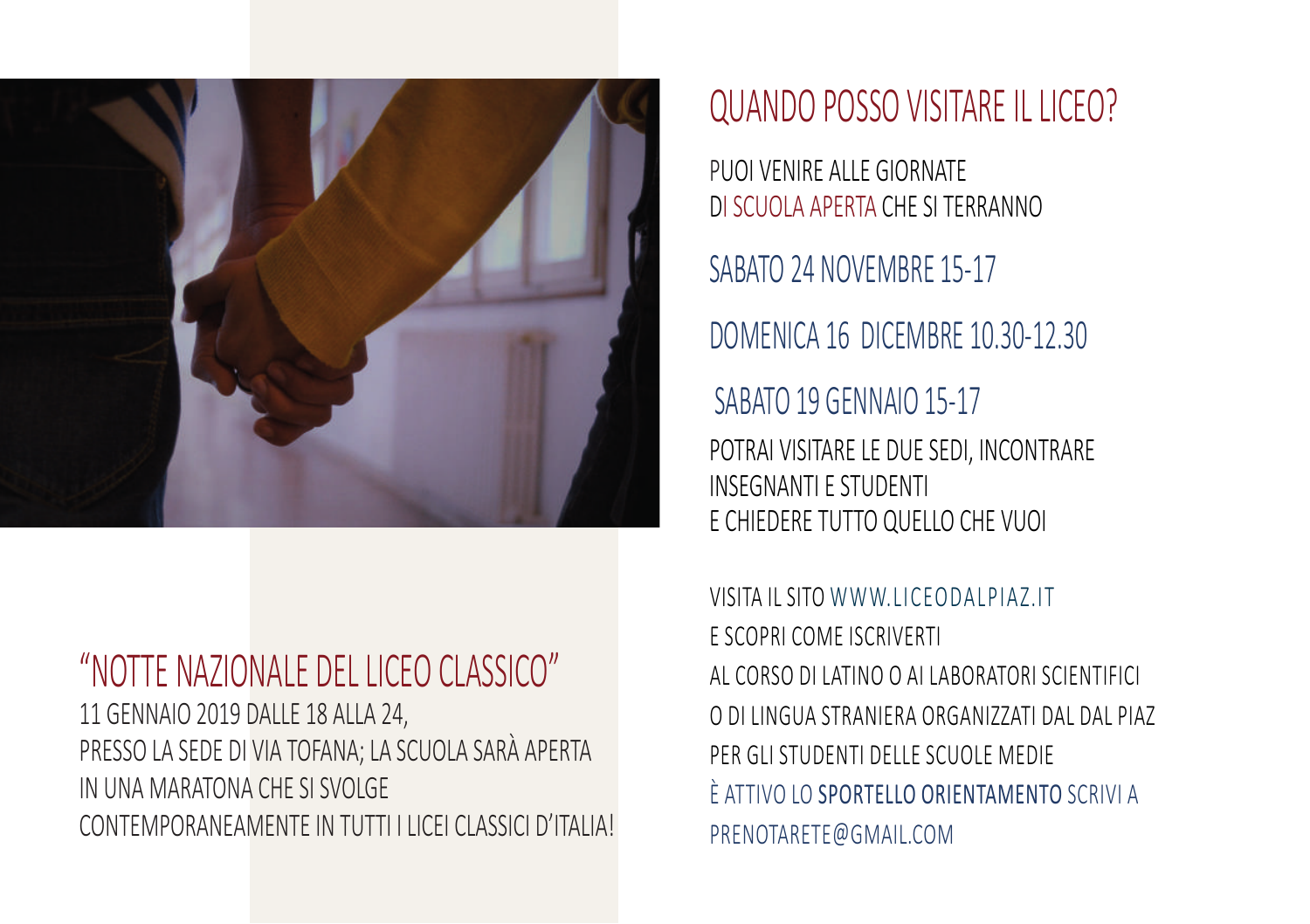